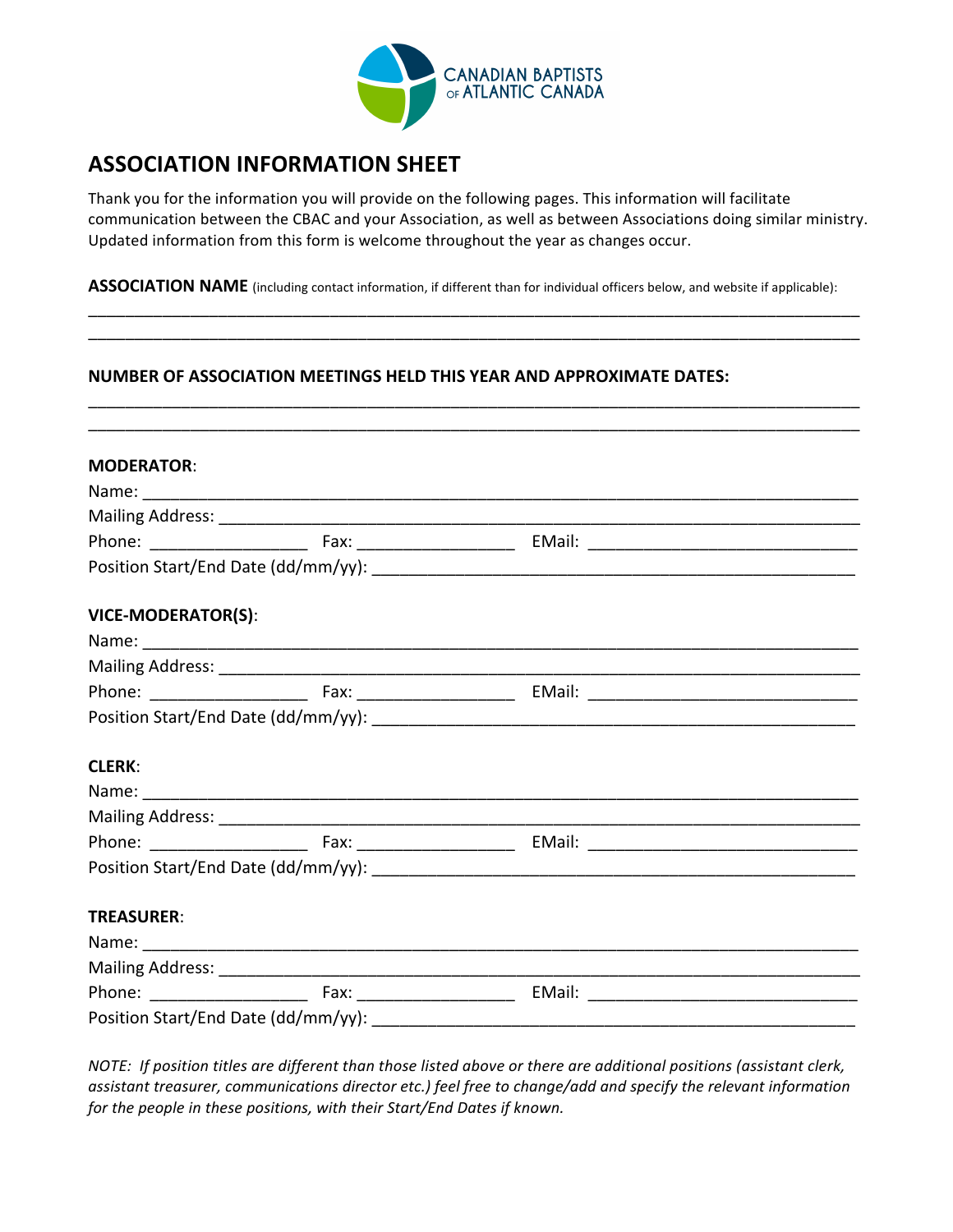#### **ASSOCIATION LICENTIATES**

Note: The CBAC office needs to receive an up-to-date list of Association Licentiates periodically, when they are issued/renewed, as a current Association License is required to be eligible for:

- automatic delegate status at the annual CBAC Assembly (Oasis);
- an exit interview with the Board of Ministerial Standards and Education;
- a meeting with the Examining Council.
- A non-ordained pastor's permission to perform marriages (see https://baptist-atlantic.ca/ wp-content/uploads/2012/02/GuidelineForMarriagePermission-revisedOct2011.pdf) may lalpse if their License does not remain current.

## Association Licenses Issued or Renewed TOWARD ORDINATION within the Past Year:

Those licensed toward ordination should be able to provide evidence to the Licensing Committee that they have met with the Board of Ministerial Standards and Education of the Convention and are on track to complete the requirements for ordination.(See Sections 1.2 and 2.4 of the Regulations at https[://baptist-atlantic.ca/ministry-regulations/](http://baptist-atlantic.ca/ministry-regulations/). Login required.)

| <b>Name</b> | Address/Phone/Email | <b>Date Granted/Renewed</b> |  |
|-------------|---------------------|-----------------------------|--|
|             |                     |                             |  |
|             |                     |                             |  |
|             |                     |                             |  |
|             |                     |                             |  |
|             |                     |                             |  |
|             |                     |                             |  |
|             |                     |                             |  |

## **Association LAY LICENSES Issued or Renewed Within the Past Year:**

(See sections 4.2 and 5.4 of the Regulations at https[://baptist-atlantic.ca/ministry-regulations/\)](http://baptist-atlantic.ca/ministry-regulations/)

| <b>Name</b> | Address/Phone/Email | <b>Date Granted/Renewed</b> |
|-------------|---------------------|-----------------------------|
|             |                     |                             |
|             |                     |                             |
|             |                     |                             |
|             |                     |                             |
|             |                     |                             |
|             |                     |                             |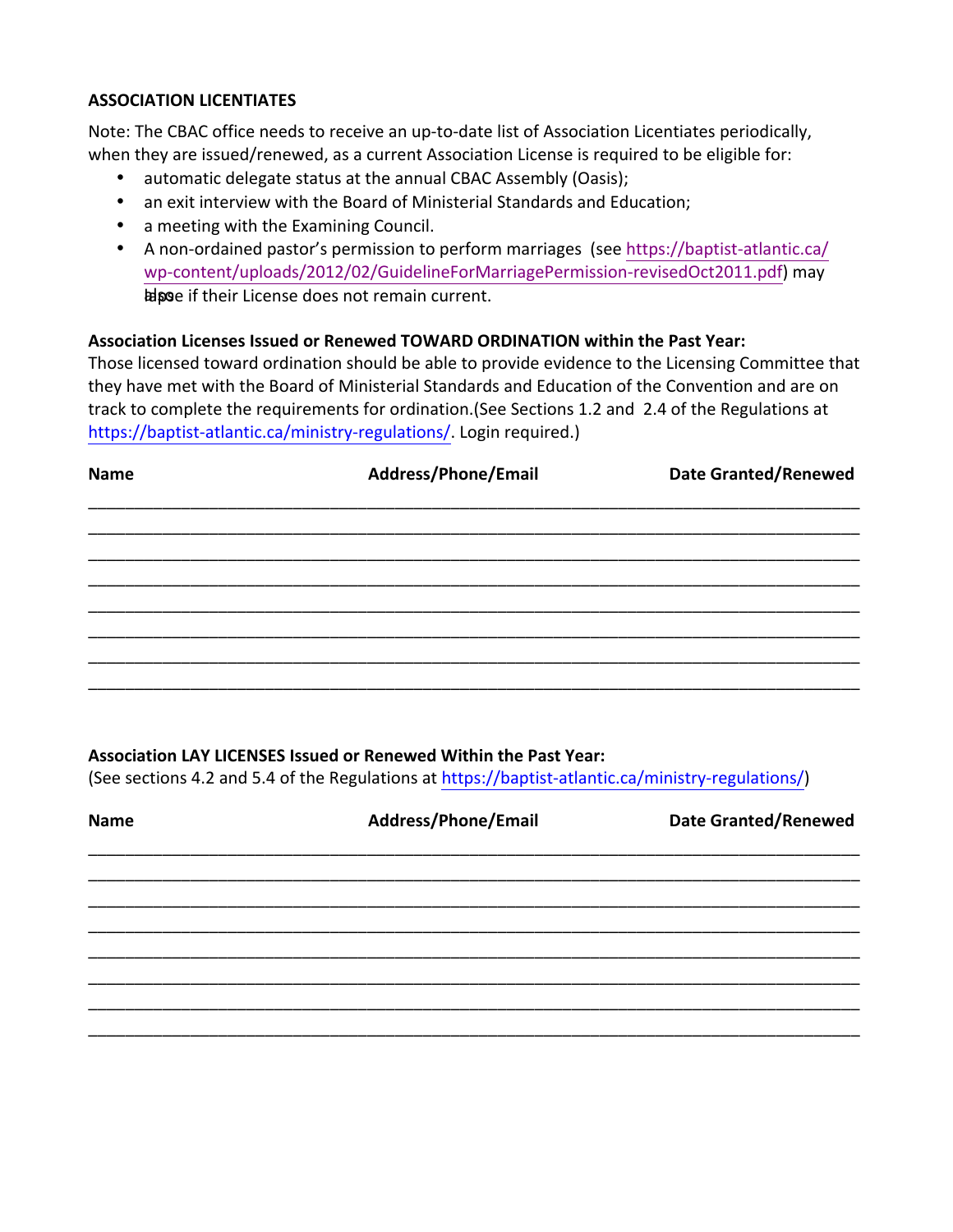#### **EXAMINING COUNCIL MEMBER(S):**

These names should be provided by the end of April, if possible. Members are normally appointed for a 3-year term, after which they must be replaced. "Year Retiring" refers to the last year the member will serve before being replaced. At least one alternate should be appointed in the event that an appointed member cannot serve (see the Regulations 1.4B - Composition of the Examining Council). Appointment of Representatives is based on the following: 1 member for each Association; 1 further member for total resident membership of 3,000 or more; 2 members for Prince Edward Island; 1 member for Newfoundland & Labrador (2 when total resident membership reaches 2,000) based on the latest available statistics (see statistics in the latest Yearbook: [baptist-atlantic.ca/yearbooks\)](http://baptist-atlantic.ca/yearbooks).

| <b>Name</b> | <b>Contact Information</b> | <b>Year Retiring</b> |
|-------------|----------------------------|----------------------|
|             |                            |                      |
|             |                            |                      |
|             |                            |                      |

## **CONTACT INFORMATION FOR MINISTRY PEOPLE, COMMITTEES AND/OR WORKING GROUPS**

| <b>Association Licensing Committee Chairperson:</b>     |  |
|---------------------------------------------------------|--|
|                                                         |  |
|                                                         |  |
|                                                         |  |
|                                                         |  |
| <b>Missions Committee Chair or Contact Person:</b>      |  |
|                                                         |  |
|                                                         |  |
|                                                         |  |
| Youth & Family Committee Chairperson or Contact Person: |  |
|                                                         |  |
|                                                         |  |
|                                                         |  |

*Please also provide the above information for the Chairperson or Contact Person for additional* Association Ministry Teams, as applicable (examples: Men's Ministry, Women's Ministry, Children's *Ministry, Public Witness and Social Concern, Overseas Missions, Development/Stewardship, Chaplaincy/Chaplain, Communications, Pastoral Care, Finance, Fellowship, Mediation, Camp Board/Committee).*